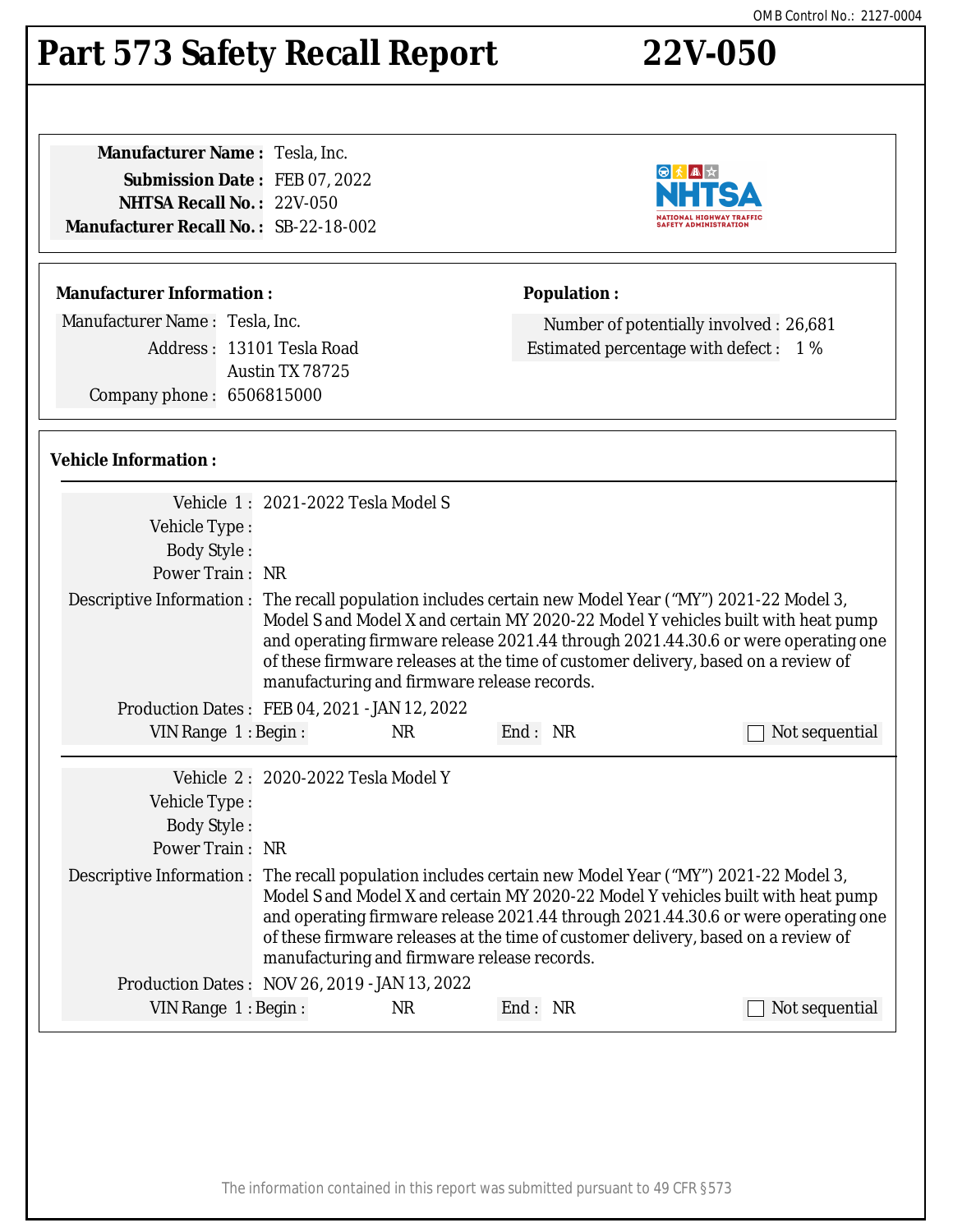# Part 573 Safety Recall Report 22V-050 Page 2

|                                                                                                          | Vehicle 3: 2021-2022 Tesla Model 3            |                                                                                                                                                   |                                                                                                                                                                                                                                                                                                                                |
|----------------------------------------------------------------------------------------------------------|-----------------------------------------------|---------------------------------------------------------------------------------------------------------------------------------------------------|--------------------------------------------------------------------------------------------------------------------------------------------------------------------------------------------------------------------------------------------------------------------------------------------------------------------------------|
| Vehicle Type:                                                                                            |                                               |                                                                                                                                                   |                                                                                                                                                                                                                                                                                                                                |
| <b>Body Style:</b><br>Power Train: NR                                                                    |                                               |                                                                                                                                                   |                                                                                                                                                                                                                                                                                                                                |
|                                                                                                          |                                               |                                                                                                                                                   |                                                                                                                                                                                                                                                                                                                                |
| Descriptive Information : The recall population includes certain new Model Year ("MY") 2021-22 Model 3,  | manufacturing and firmware release records.   |                                                                                                                                                   | Model S and Model X and certain MY 2020-22 Model Y vehicles built with heat pump<br>and operating firmware release 2021.44 through 2021.44.30.6 or were operating one<br>of these firmware releases at the time of customer delivery, based on a review of                                                                     |
|                                                                                                          | Production Dates: SEP 24, 2020 - JAN 12, 2022 |                                                                                                                                                   |                                                                                                                                                                                                                                                                                                                                |
| VIN Range 1: Begin:                                                                                      | <b>NR</b>                                     | End: NR                                                                                                                                           | Not sequential                                                                                                                                                                                                                                                                                                                 |
|                                                                                                          | Vehicle 4: 2021-2022 Tesla Model X            |                                                                                                                                                   |                                                                                                                                                                                                                                                                                                                                |
| Vehicle Type:                                                                                            |                                               |                                                                                                                                                   |                                                                                                                                                                                                                                                                                                                                |
| <b>Body Style:</b>                                                                                       |                                               |                                                                                                                                                   |                                                                                                                                                                                                                                                                                                                                |
| Power Train: NR                                                                                          |                                               |                                                                                                                                                   |                                                                                                                                                                                                                                                                                                                                |
| Descriptive Information : The recall population includes certain new Model Year ("MY") 2021-22 Model 3,  | manufacturing and firmware release records.   |                                                                                                                                                   | Model S and Model X and certain MY 2020-22 Model Y vehicles built with heat pump<br>and operating firmware release 2021.44 through 2021.44.30.6 or were operating one<br>of these firmware releases at the time of customer delivery, based on a review of                                                                     |
|                                                                                                          | Production Dates: FEB 16, 2021 - JAN 11, 2022 |                                                                                                                                                   |                                                                                                                                                                                                                                                                                                                                |
| VIN Range 1: Begin:                                                                                      | <b>NR</b>                                     | End: NR                                                                                                                                           | Not sequential                                                                                                                                                                                                                                                                                                                 |
| <b>Description of Noncompliance:</b>                                                                     |                                               |                                                                                                                                                   |                                                                                                                                                                                                                                                                                                                                |
|                                                                                                          |                                               |                                                                                                                                                   |                                                                                                                                                                                                                                                                                                                                |
|                                                                                                          |                                               | releases from complying with this requirement in certain conditions.                                                                              | Description of the FMVSS 103, S4.2, by incorporation, requires 80% minimum defrost of critical<br>Noncompliance : area C at 20 minutes. A software command found in firmware release 2021.44<br>through 2021.44.30.6 may prevent vehicles delivered with one of the firmware                                                   |
|                                                                                                          |                                               | FMVSS 1: 103 - Windshield defrosting and defogging systems                                                                                        |                                                                                                                                                                                                                                                                                                                                |
| FMVSS 2 : NR                                                                                             |                                               |                                                                                                                                                   |                                                                                                                                                                                                                                                                                                                                |
| Description of the Safety Risk: Windshield defrost performance that does not fully comply with FMVSS 103 | fatalities related to this condition.         | may cause reduced windshield visibility in certain conditions, which may                                                                          | increase the risk of a collision. Tesla is not aware of any crashes, injuries or                                                                                                                                                                                                                                               |
| Description of the Cause:                                                                                |                                               | the open direction. When heat pump vehicles operating firmware release<br>2021.44 through 2021.44.30.6 experience such interruptions, the vehicle | In vehicles built with heat pump, the Electronic Expansion Valve (EXV) may<br>experience controller communication interruptions, after which the EXV driver<br>may attempt to realign the EXV rotor by rotating it in a small increment toward<br>software does not close the valve, and the accumulation of interruptions and |
|                                                                                                          |                                               | The information contained in this report was submitted pursuant to 49 CFR §573                                                                    | subsequent realignments over extended periods where the vehicle is awake                                                                                                                                                                                                                                                       |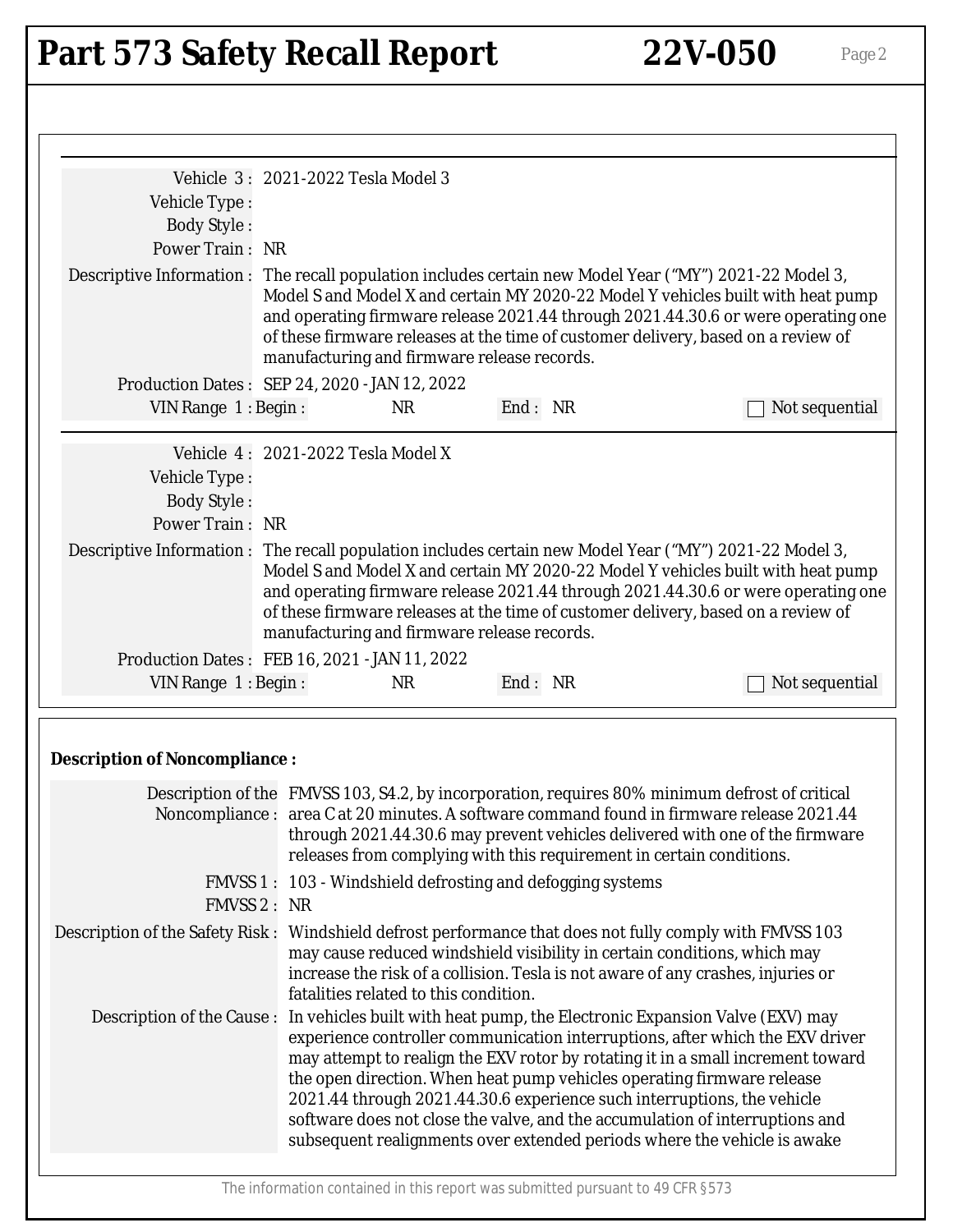| <b>Part 573 Safety Recall Report</b> |  |  |  |
|--------------------------------------|--|--|--|
|--------------------------------------|--|--|--|

| may result in an unintended valve opening event. This, in turn, may trap<br>refrigerant inside the evaporator and may deplete the refrigerant from the<br>active components in the system. The depletion may result in fail-safe<br>compressor stoppage, and cause loss of cabin heating, particularly in<br>temperatures -10 C or colder. While the windshield defrost system continues<br>to operate with the condition present, defrost performance may not fully<br>comply with FMVSS 103.                         |
|------------------------------------------------------------------------------------------------------------------------------------------------------------------------------------------------------------------------------------------------------------------------------------------------------------------------------------------------------------------------------------------------------------------------------------------------------------------------------------------------------------------------|
| Identification of Any Warning With the condition present, the customer receives an alert on the user<br>that can Occur: interface, alerting them to the cabin heating, ventilation, and air-conditioning<br>("HVAC") system's performance being limited or unavailable. In addition, the<br>blower motor in the HVAC system remains operational, which, when active,<br>may slow fog or frost accumulation on the windshield and provide the<br>customer with both visual warning and time to take additional actions. |

### **Involved Components :**

Component Name 1 : Vehicle FW Release 2021.44 through 2021.44.30.6 Component Description : NR

Component Part Number : NR

#### **Supplier Identification :**

#### **Component Manufacturer**

Name : Tesla, Inc. Address : 13101 Tesla Road Austin Texas 78725 Country : United States

#### **Chronology :**

- On or about December 10, 2021, Tesla began deploying firmware release 2021.44 and subsequent releases through firmware release 2021.44.30.6 to affected vehicles being prepared at delivery centers prior to delivery to customers, as well as to delivered vehicles.

- Later in December 2021, Tesla began receiving complaints from customers who brought their vehicles into Tesla Service for loss of heating performance in extreme cold weather conditions. An investigation into potential root cause commenced.

- On January 11, 2022, the lack of a software command to close the EXV after communication interruptions in

The information contained in this report was submitted pursuant to 49 CFR §573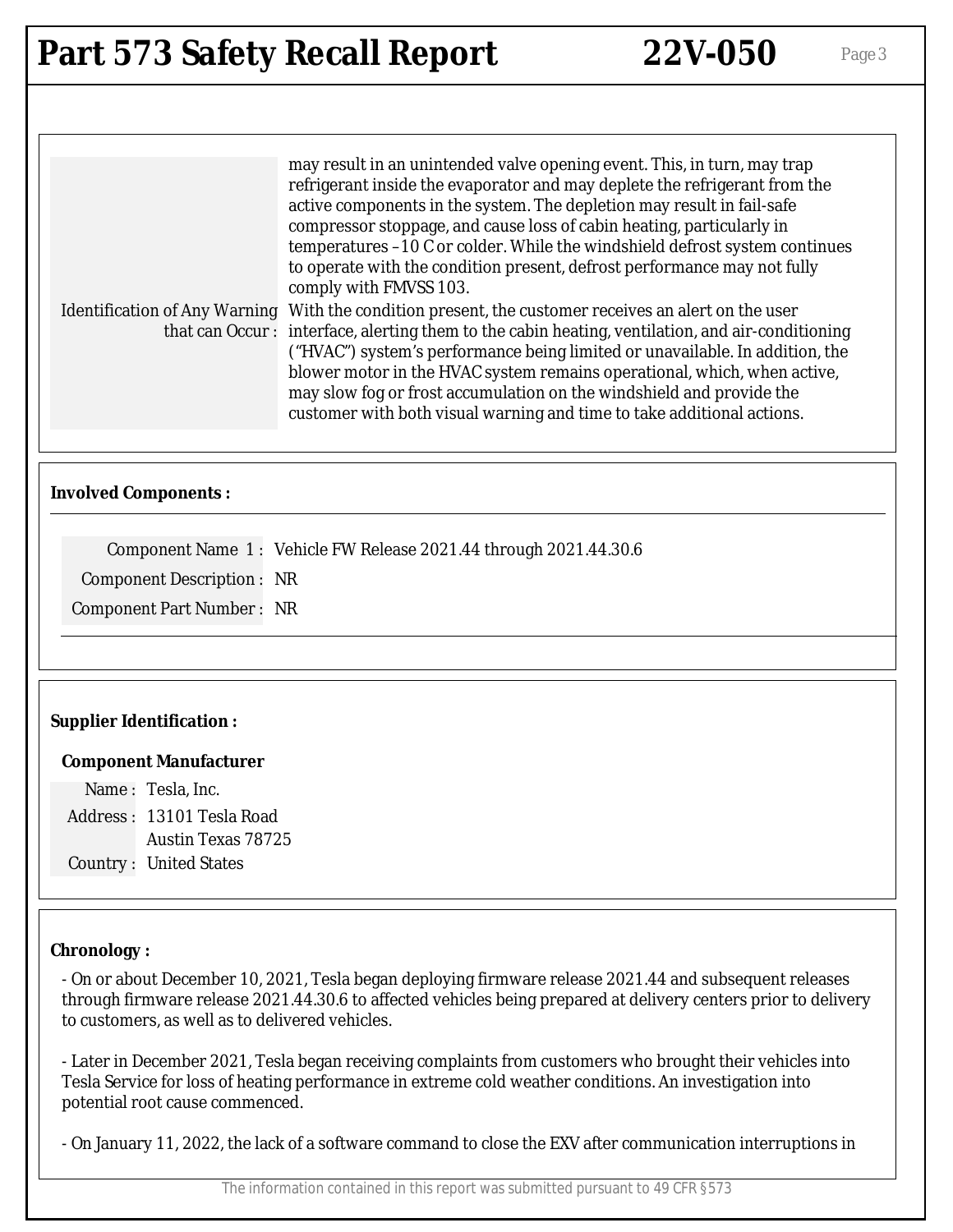### **Part 573 Safety Recall Report 22V-050** Page 4

firmware release 2021.44 through 2021.44.30.6 was identified as potential cause for further assessment.

- On January 15, 2022, as a precautionary measure, firmware release 2021.44.30.7 and later releases reintroduced a software command to close the EXV.

- From January 21 through January 26, 2022, following discussions with NHTSA's Office of Vehicle Safety Compliance and Transport Canada to review recent consumer complaints that alleged similar loss of heating performance, tests were conducted to assess the compliance of new vehicles delivered with the software command found in firmware release 2021.44 through 2021.44.30.6 to FMVSS 103.

- Results of the compliance tests showed that new vehicles delivered with firmware release 2021.44 through 2021.44.30.6 were potentially noncompliant in worst-case scenario conditions.

- On January 26, 2022, having confirmed the root cause and completed the compliance assessment, a recall determination was made.

- On February 7, 2022, the affected vehicle population was expanded out of an abundance of caution to incorporate vehicles currently operating firmware release 2021.44 through 2021.44.30.6 that have yet to install available firmware release 2021.44.30.7 or a later release.

#### **Description of Remedy :**

| <b>Description of Remedy Program:</b> |  | Firmware release 2021.44.30.7 and later releases remedy the condition by<br>reintroducing a software command to close the EXV, thereby preventing<br>refrigerant from entering the evaporator. No further action is necessary<br>from owners whose vehicles are equipped with firmware release<br>2021.44.30.7 or a later release.                                                                                                                                                                                            |
|---------------------------------------|--|-------------------------------------------------------------------------------------------------------------------------------------------------------------------------------------------------------------------------------------------------------------------------------------------------------------------------------------------------------------------------------------------------------------------------------------------------------------------------------------------------------------------------------|
|                                       |  | Tesla does not plan to include a statement in the Part 577 owner<br>notification about reimbursement for pre-notice repairs to owners since<br>all of the affected vehicles remain covered under the new vehicle<br>warranty, and owners will receive the remedy free of charge with an OTA<br>firmware release.                                                                                                                                                                                                              |
|                                       |  | How Remedy Component Differs Firmware release 2021.44 through 2021.44.30.6 do not close the EXV after<br>from Recalled Component : communication interruptions, which may indirectly create noncompliant<br>performance with FMVSS 103, whereas firmware release 2021.44.30.7 and<br>later releases contain a software command to close the EXV, which<br>corrects the potential noncompliance with FMVSS 103.                                                                                                                |
|                                       |  | Identify How/When Recall Condition The condition was not introduced in production because firmware<br>was Corrected in Production : releases used in production maintained the EXV closure logic reflected in<br>firmware release 2021.44.30.7 and later releases. Tesla deployed firmware<br>release 2021.44 and subsequent releases through firmware release<br>2021.44.30.6 to affected vehicles when they were being prepared at<br>delivery centers prior to delivery to customers, as well as to delivered<br>vehicles. |
|                                       |  |                                                                                                                                                                                                                                                                                                                                                                                                                                                                                                                               |

The information contained in this report was submitted pursuant to 49 CFR §573